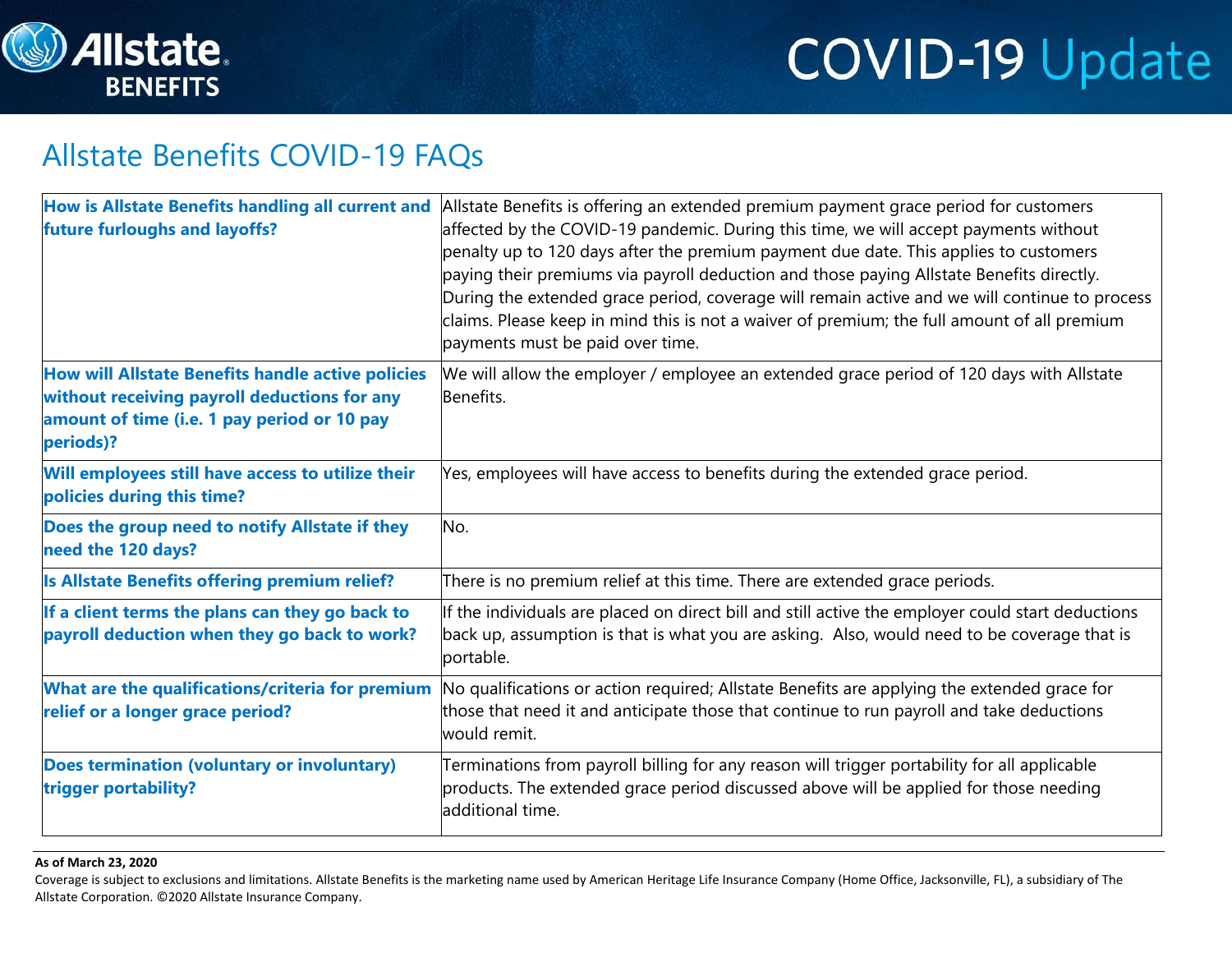



| Does unpaid temporary leave status trigger<br>portability?                                                                                          | If an employer asks Allstate Benefits to remove an employee from payroll billing, we<br>automatically send a portability communication to the employee. The employee can then<br>request portability if desired.                                                                                                                                                                                                                                                                                                                                                    |
|-----------------------------------------------------------------------------------------------------------------------------------------------------|---------------------------------------------------------------------------------------------------------------------------------------------------------------------------------------------------------------------------------------------------------------------------------------------------------------------------------------------------------------------------------------------------------------------------------------------------------------------------------------------------------------------------------------------------------------------|
| Does paid temporary leave status trigger<br>portability?                                                                                            | A change to paid temporary leave status would only trigger portability if it was requested by<br>the employer.                                                                                                                                                                                                                                                                                                                                                                                                                                                      |
| Does furlough leave status trigger portability?                                                                                                     | Furlough leave status would only trigger portability if it was requested by the employer.                                                                                                                                                                                                                                                                                                                                                                                                                                                                           |
| Does the insured have to provide<br>documentation that they have been laid off or<br>furloughed?                                                    | No documentation is required.                                                                                                                                                                                                                                                                                                                                                                                                                                                                                                                                       |
| How are employees notified of portability in the<br>event of each status above? Do employees have<br>to reach out to the carrier on their own?      | Allstate Benefits sends a letter to employees when portability is automatically triggered or<br>requested. Employees are required to complete and return a form to indicate their desire to<br>continue coverage. Our Customer Care Center is fully operational and can answer employees'<br>questions about the process.                                                                                                                                                                                                                                           |
| What will happen to payroll deductions that<br>have already been made?                                                                              | We recommend that any payroll deductions that have been taken be remitted to Allstate<br>Benefits. In the event that payroll deductions cannot be taken from an associate, an extended<br>grace period will be in effect to minimize customers from losing coverage. Once payroll<br>deductions resume, any past due premiums can be recaptured at time of claim or missed<br>deductions can be adjusted, based on employer's quidelines, and added to their next<br>remittance. Coverage will remain active during this time for consideration of claims received. |
| If the employer decides that they will make up<br>the back-premium when employees return to<br>work, does Allstate Benefits need to be<br>notified? | Allstate Benefits does not need to be notified is employer remits adjusted amounts when<br>deductions resume.                                                                                                                                                                                                                                                                                                                                                                                                                                                       |

#### **As of March 23, 2020**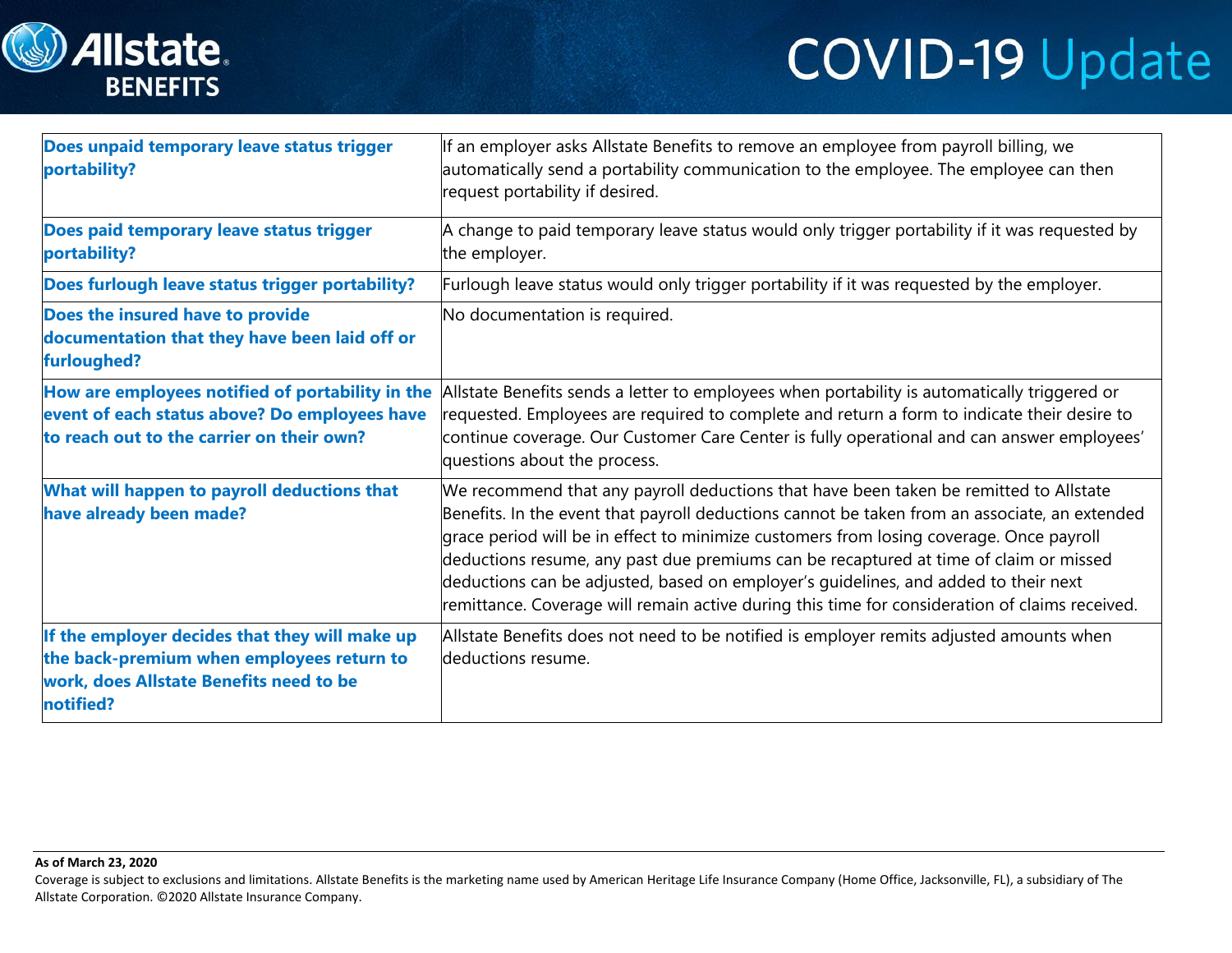

# **COVID-19 Update**

| When employer resumes normal business are<br>you able to identify employees' amount(s)<br>owed and generate letters to employees letting<br>them know how the balance would be re-spread<br>in future checks?                                                             | Based on how we plan to support missed deductions, we anticipate that coverage would be<br>behind. If an individual wanted to remit premiums, we can inform them of the amount due.<br>Alternatively, we can work with the employer on account-specific processes they request for<br>their employees.                                                                                                                                                                                                        |
|---------------------------------------------------------------------------------------------------------------------------------------------------------------------------------------------------------------------------------------------------------------------------|---------------------------------------------------------------------------------------------------------------------------------------------------------------------------------------------------------------------------------------------------------------------------------------------------------------------------------------------------------------------------------------------------------------------------------------------------------------------------------------------------------------|
| Is Allstate Benefits able to place an insert in any<br>direct bills explaining to employees why they<br>are receiving a direct bill?                                                                                                                                      | Based on our solution, this wouldn't be needed because they would only be receiving the<br>direct bill as part of the employer's intent to remove them from payroll billing.                                                                                                                                                                                                                                                                                                                                  |
| What happens if an employer cannot submit a<br>payroll file due to shut down or financial<br>limitations?                                                                                                                                                                 | The employers HR department can request grace period extensions for their employees at<br>one time.                                                                                                                                                                                                                                                                                                                                                                                                           |
| Will Allstate send direct bills throughout or<br>recoup missed deductions once the employer<br>resumes regular business for those not<br>receiving pay?                                                                                                                   | Unless the employer asks us to place employees on direct bill, the coverage would remain<br>behind and the individuals' missed deductions would be recouped at the time of claim.                                                                                                                                                                                                                                                                                                                             |
| If the employer has a small group of essential<br>employees receiving pay during a shut-down,<br>are you still able to receive and process files?<br>And, are you able to track missed deductions<br>for any individuals not receiving pay during the<br>same time-frame? | Allstate Benefits has all business processes functioning, so we will continue to support our<br>customers. We apply and reconcile premiums at the individual level, so we will be able to<br>determine total missed premiums for individuals and group voluntary products administered<br>on the Life70 system. Our products administered on our Genelco platform (e.g., GIM2) are<br>held at the employer level for most of the business. On an exception basis, we can move them<br>to an individual basis. |
| If you will be recouping missed deductions how<br>will you be tracking outstanding balances?                                                                                                                                                                              | Since we reconcile premium at the individual level, we will recoup missed deductions via a<br>claim or if the employer or employee remits the shortage.                                                                                                                                                                                                                                                                                                                                                       |
| Are you able to generate and provide reports of<br>the outstanding balances?                                                                                                                                                                                              | We can show employers the amount of premium received versus amount of premium due at<br>an individual policy level. For products administered on our Genelco platform, we can provide<br>outstanding balances on a group level.                                                                                                                                                                                                                                                                               |

#### **As of March 23, 2020**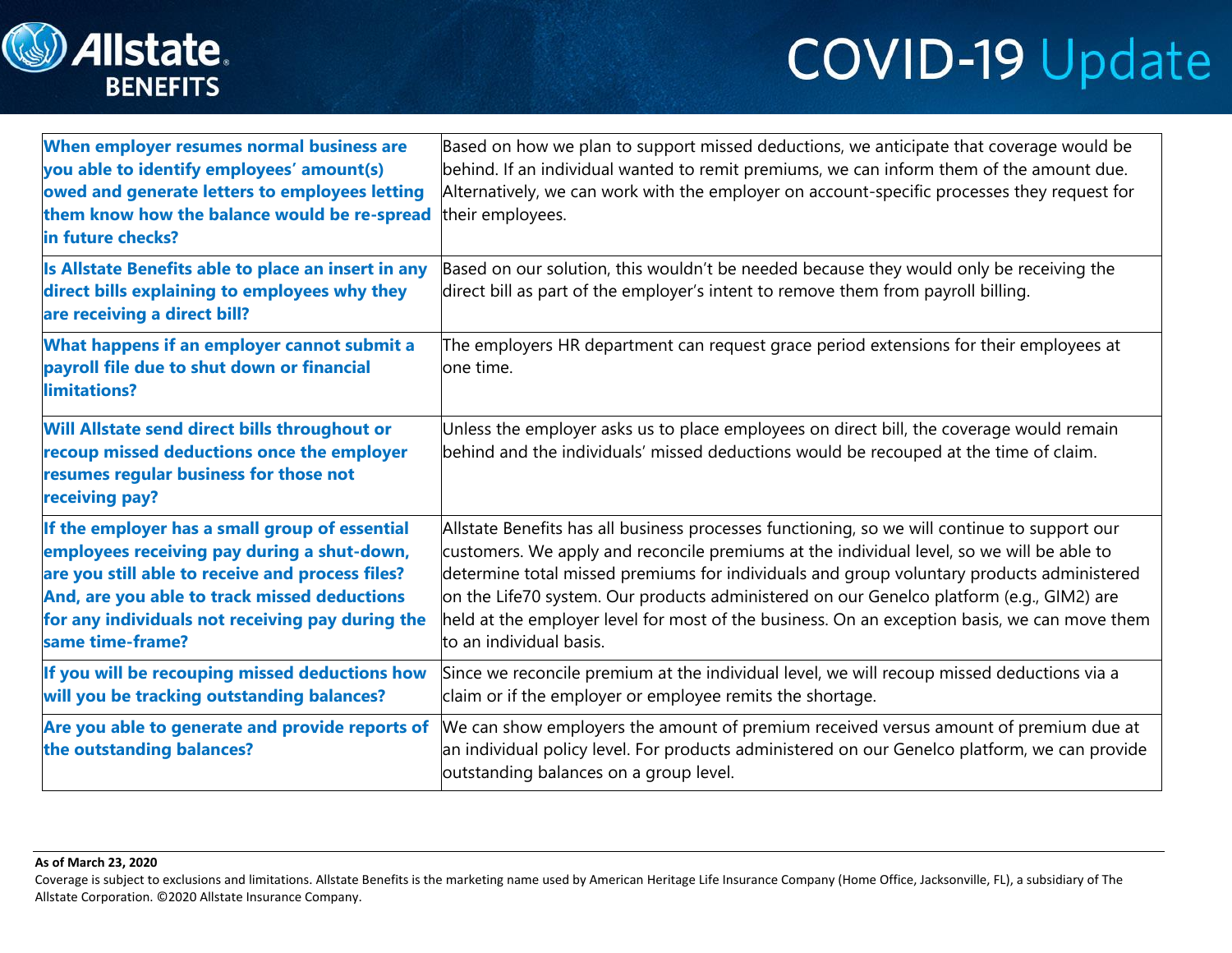

# **COVID-19 Update**

| If you will be sending direct bills during the<br>shut-down, when normal business is resumed<br>will everyone be immediately placed back on<br>payroll? Or, will they need to payoff balances<br>owed before payroll deductions can restart?     | We would follow our normal processes, which are to only move individuals to direct bill if<br>requested by the individual or the employer. Once payroll resumes, we would move<br>employees back to payroll if their coverage remains active and requested by either the<br>employer or the employee.                                                                                                                                                                                                                                                           |
|--------------------------------------------------------------------------------------------------------------------------------------------------------------------------------------------------------------------------------------------------|-----------------------------------------------------------------------------------------------------------------------------------------------------------------------------------------------------------------------------------------------------------------------------------------------------------------------------------------------------------------------------------------------------------------------------------------------------------------------------------------------------------------------------------------------------------------|
| When normal business resumes will you be<br>sending one full file or one for each pay period<br>missed?                                                                                                                                          | We don't anticipate sending any files based on the above process we will be supporting.<br>However, if an employer would like a file we will work with the broker / employer to help<br>provide any reporting or file they need.                                                                                                                                                                                                                                                                                                                                |
| If Allstate is a TPA for files, will TPA continue to<br>receive files from all carriers during the<br>shutdown and track any missed deductions? Or,<br>should carriers hold all files to be processed<br>after employer resumes normal business? | As much as possible we would anticipate business as usual for all those that can continue.<br>Allstate is fully operational, so we are handling business as usual currently. We have the<br>ability for our workforce to work remote and have already initiated that protocol and no<br>issues at this time.                                                                                                                                                                                                                                                    |
| <b>Would the COVID-19 test apply to a wellness</b><br>benefit under the Accident plan?                                                                                                                                                           | Group Voluntary Accident plan (GVA 1/2/6) - A visit to a physician outside of a hospital facility<br>could qualify for benefit under the Outpatient Physicians Treatment (OPT) Benefit/Rider.<br>Unlike the Critical Illness wellness benefit which requires a specific medical test, receiving<br>outpatient treatment by a physician, would be payable under the Accident plan.                                                                                                                                                                               |
| <b>Would the COVID-19 test apply to a wellness</b><br>benefit under the Critical Illness plan?                                                                                                                                                   | Group Voluntary Critical Illness plan (GVCI 1/2/4) - the Allstate Benefits Critical Illness<br>Wellness Benefit/Rider covers a specified list of medical tests. If any of these tests are<br>performed, the benefit will be paid, regardless of why the test may have been ordered. For<br>example, if an insured has a chest x-ray, the Wellness benefit/rider will pay a specified amount<br>regardless if the doctor ordered the chest x-ray over a concern of COVID-19 or bronchitis. The<br>benefit is payable once per covered person, per calendar year. |
| Would the COVID-19 test apply to a wellness<br>benefit under the Hospital Indemnity plan?                                                                                                                                                        | Wellness and Preventive Test Benefit (GIM1) - Benefit will be paid when a covered person has<br>$ a$ routine physical examination or preventive test performed while not hospital confined.<br>Eligible examinations and tests include a physical examination performed by a physician. This<br>benefit is limited to 1 day per covered person per coverage year; and not payable if a benefit<br>is payable under the Outpatient Diagnostic X-ray and Laboratory Benefit.                                                                                      |

#### **As of March 23, 2020**